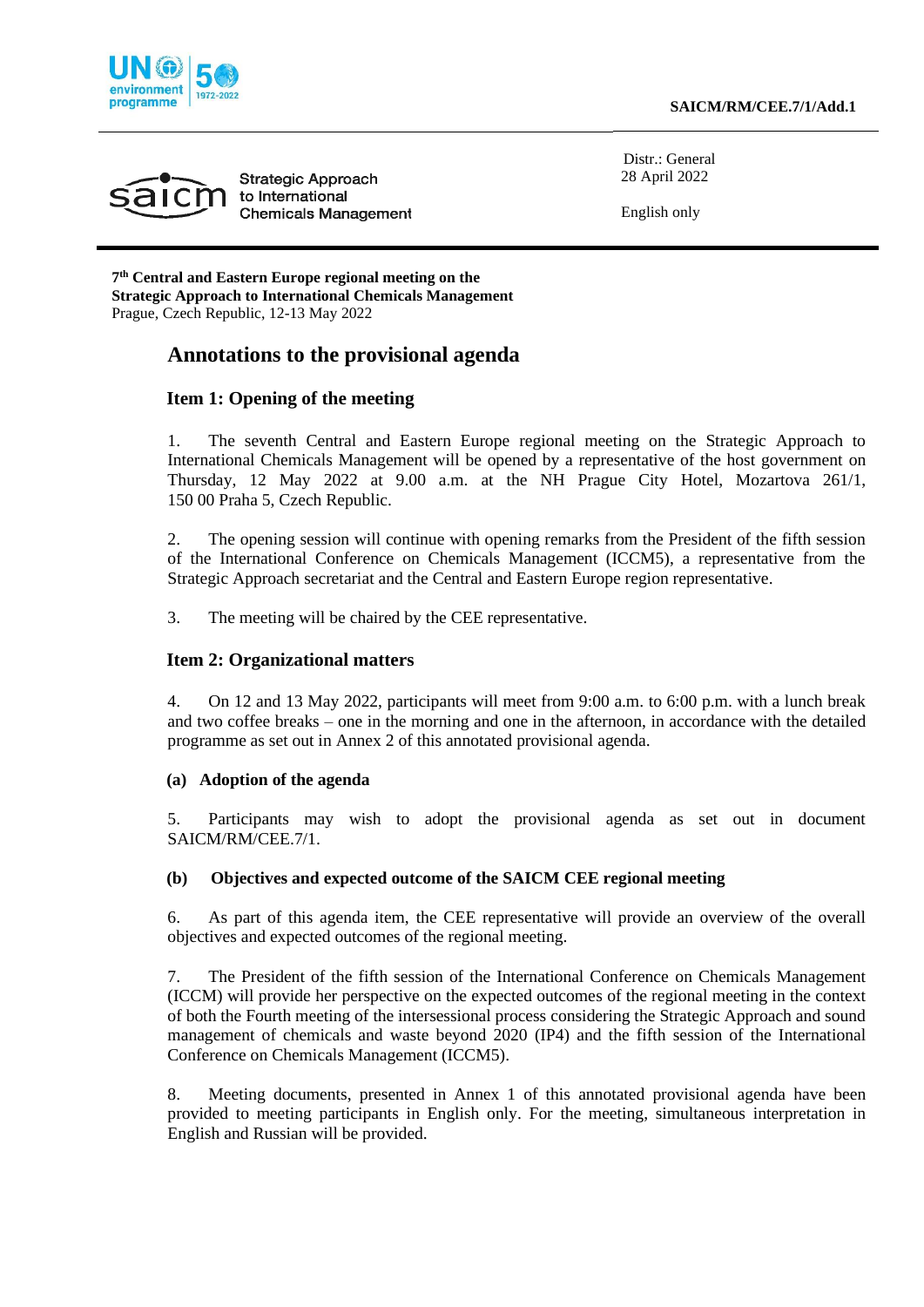## **Item 3: Update from the BRS Conventions and Minamata Convention Secretariats and IOMC members**

9. Under this agenda item, representatives from the Secretariat of the Basel, Rotterdam and Stockholm Conventions, the Minamata Convention and the IOMC Participating Organisations will update meeting participants on their current and recent work, within the context of the face-to-face segment of the 2021/2022 BRS COPs, the second segment of the Fourth meeting of the Conference of the Parties to the Minamata Convention on Mercury (COP-4), and the work of the IOMC, respectively.

### **Item 4: Substantive preparation for the fourth meeting of the intersessional process considering the Strategic Approach and sound management of chemicals and waste beyond 2020**

#### **(a) SAICM roadmap towards IP4 and ICCM5, including the overview of the intersessional process**

10. The Intersessional Process Co-Chair will introduce document SAICM/RM/CEE.7/2: Road map leading to IP4 and ICCM5. Participants may wish to provide their views on the proposed roadmap.

#### **(b) SAICM/IP4/2 "Compilation of recommendations regarding the Strategic Approach and the sound management of chemicals and waste beyond 2020" text not considered during the Virtual Working Groups on vision, scope, principles and approaches, and strategic objectives**

11. The Intersessional Process Co-Chair will introduce document SAICM/RM/CEE.7/3: SAICM/IP.4/2 "Compilation of recommendations regarding the Strategic Approach and sound management of chemicals and waste beyond 2020, for consideration by the fifth session of the International Conference on Chemicals Management. Participants may wish to provide their views on how to address text not considered during the Virtual Working Groups on vision, scope, principles and approaches, and strategic objectives in preparation for the fourth meeting of the Strategic Approach and sound management of chemicals and waste beyond 2020 (IP4).

#### **(c) SAICM/IP4/2 "Compilation of recommendations regarding the Strategic Approach and the sound management of chemicals and waste beyond 2020" and the outcomes of the Virtual Working Groups held between October 2020 – February 2021**

12. Under this agenda item, participants may wish to refer to the following documents: SAICM/RM/CEE.7/4: Outcome of Virtual Working Group 1 on targets, indicators and milestones; SAICM/RM/CEE.7/5: Outcome of Virtual Working Group 2 on governance and mechanisms to support implementation; SAICM/RM/CEE.7/6: Outcome of Virtual Working Group 3 on issues of concern; SAICM/RM/CEE.7/7: Outcome of Virtual Working Group on financial considerations; and SAICM/RM/CEE.7/INF.1: Table comparing the SAICM Overarching Policy Strategy, SAICM/IP.4/2 "Compilation of recommendations regarding the Strategic Approach and the sound management of chemicals and waste beyond 2020" and the outcomes of the Virtual Working Groups. Following the presentations of these documents by the Virtual Working Group Co-facilitators and the IP Co-Chair, the participants may wish to provide their views on the outcomes of the four Virtual Working Groups and address remaining gaps.

13. One and a half hours will be dedicated to each Virtual Working Group. Virtual working group Co-facilitator(s) will provide a 30-minute presentation, introducing the work of the Virtual Working Group, highlighting the methodology used, its outcomes and key issues that the regional group need to be made aware of. The presentation will be followed by a one-hour discussion to provide further explanation and clarification with an overall aim to seek stakeholders' views, to build consensus and reach a common understanding on the outcomes of Virtual Working Groups.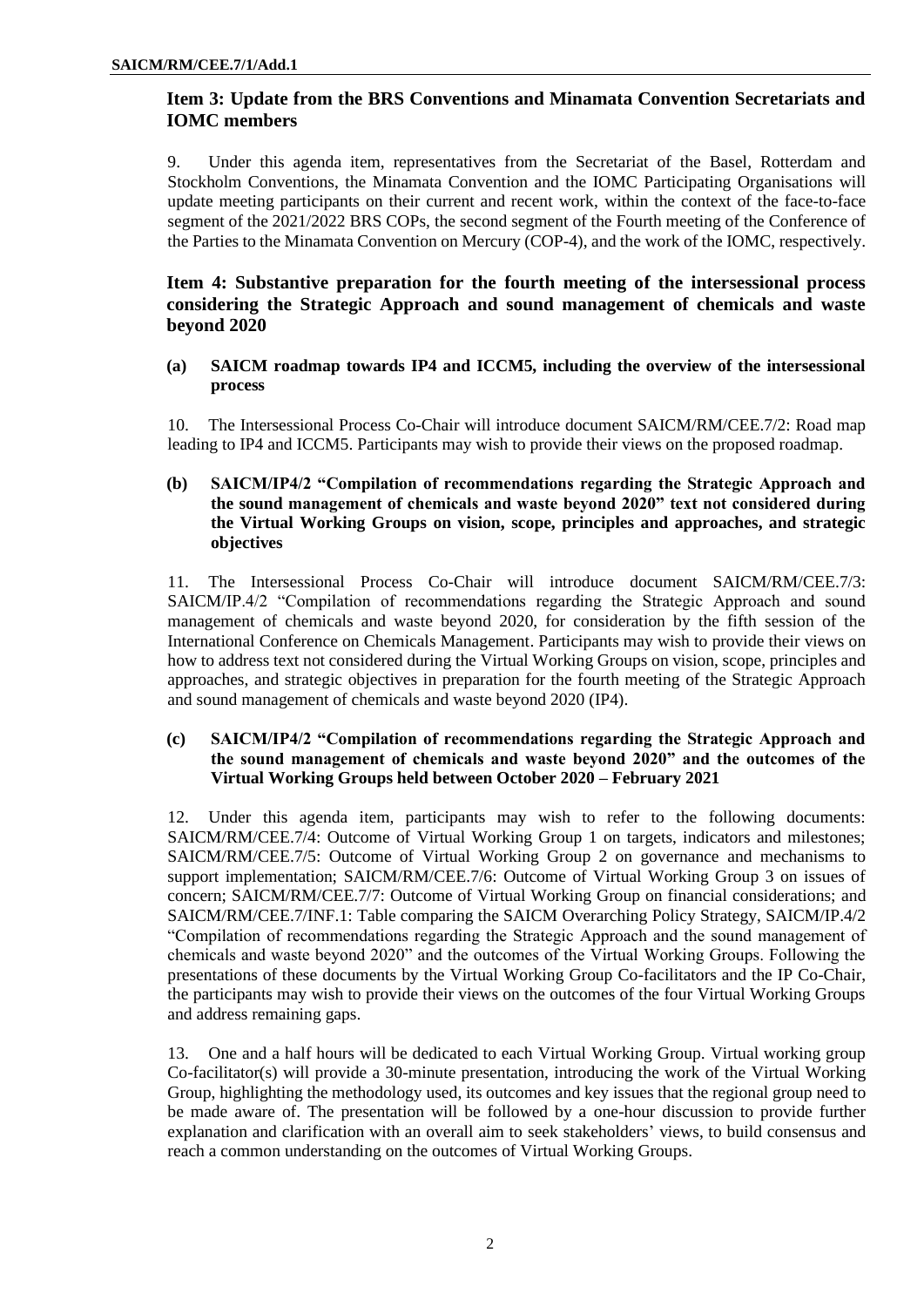#### **i. Virtual Working Group 1: Targets, indicators and milestones**

14. The Co-facilitator of the Virtual Working Group 1 on targets, indicators and milestones, Ms. Silvija Nora Kalnins/Mr. Wajira Palipane (online) will present the outcomes of the Virtual Working Group and address questions, or clarifications posed by the regional group.

#### **ii. Virtual Working Group 2: Governance and mechanisms to support implementation**

15. The Co-facilitator of the Virtual Working Group 2 on governance and mechanism to support implementation, Ms. Teeraporn Wiriwutikorn will present the outcomes of the Virtual Working Group and address questions, or clarifications posed by the regional group.

#### **iii. Virtual Working Group 3: Issues of concern**

16. The Co-facilitator of the Virtual Working Group 3 on issues of concern, Mr. Sverre Thomas Jahre will present the outcomes of the Virtual Working Group and address questions, or clarifications posed by the regional group.

#### **iv. Virtual Working Group 4: Financial considerations**

17. The Co-facilitator of the Virtual Working Group 4 on financial considerations, Mr. Reggie Hernaus will present the outcomes of the Virtual Working Group and address questions, or clarifications posed by the regional group.

#### **Item 5: Logistical preparations for the fourth meeting of the intersessional process considering the Strategic Approach and sound management of chemicals and waste beyond 2020**

18. The Strategic Approach secretariat and the Government of Germany will be invited to present an update on preparations for the fourth meeting of the intersessional process considering the Strategic Approach and sound management of chemicals and waste beyond 2020 and the fifth session of the Conference, respectively.

#### **Item 6: Exchange of regional information and knowledge, reviewing progress towards the current SAICM objectives.**

19. Paragraph 26 of the Strategic Approach's Overarching Policy Strategy and resolution I/1 of the International Conference on Chemicals Management, on implementation arrangements, recognize that regional meetings play an essential role in the implementation of the Strategic Approach by providing a forum for reviewing progress in regional implementation; providing guidance on implementation to all stakeholders at the regional level; and enabling technical and strategic discussions and information exchange. This agenda item will be facilitated by the CEE representative and participants may wish to share information on activities and initiatives that support the current SAICM objectives taking place within the region.

#### **Item 7: Other matters**

20. Participants may wish to consider any other business under this agenda item.

#### **Item 8: Closure of the meeting**

21. The meeting is expected to close by 6 p.m. on Friday, 13 May 2022.

\_\_\_\_\_\_\_\_\_\_\_\_\_\_\_\_\_\_\_\_\_\_\_\_\_\_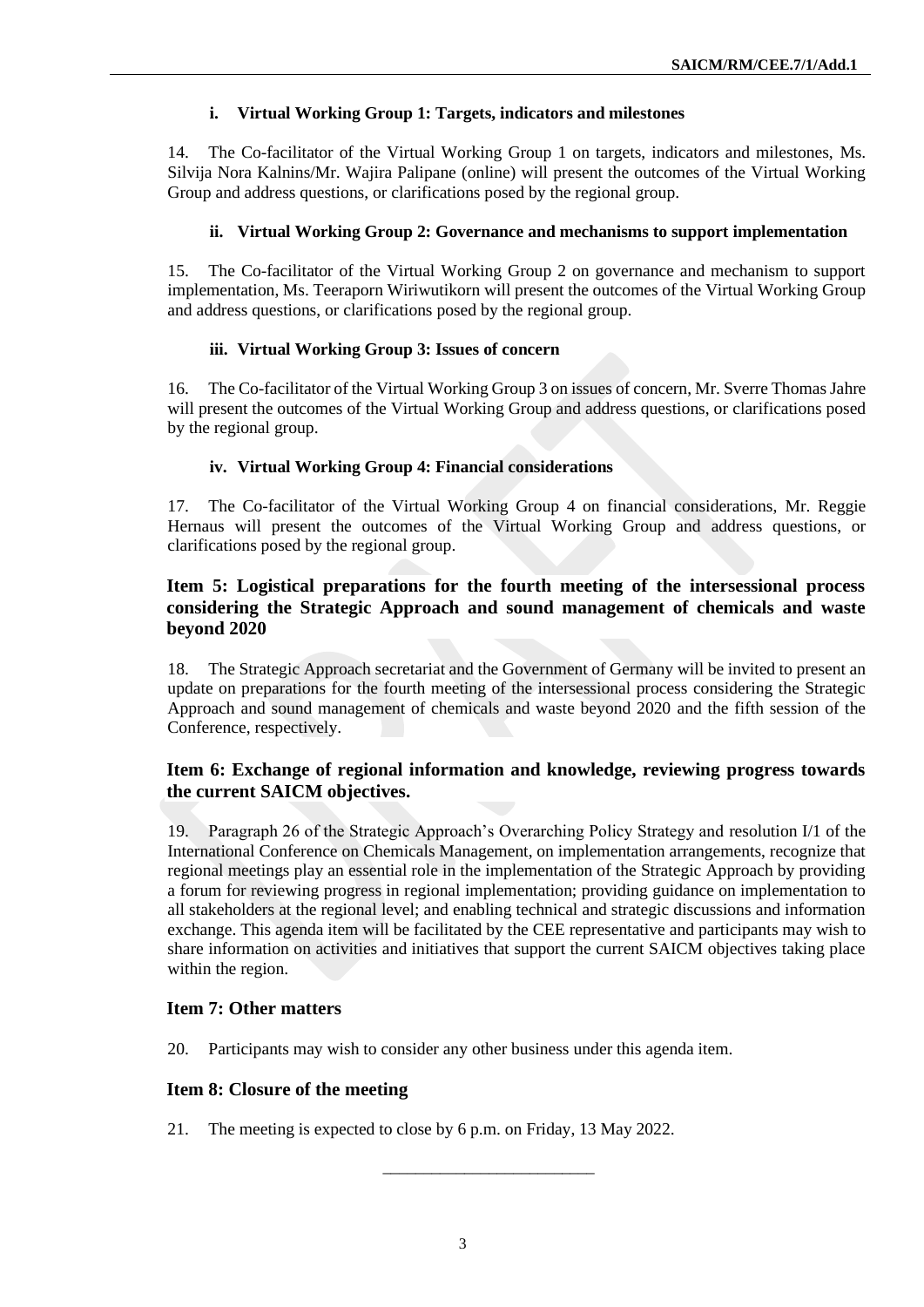### **Annex 1. Meeting documents:**

**Working documents:**

- 1. **SAICM/RM/CEE.7/1**: Provisional agenda
- 2. **SAICM/RM/CEE.7/1/Add.1:** Annotated provisional agenda
- 3. **SAICM/RM/CEE.7/2:** Road map leading to IP4 and ICCM5
- 4. **SAICM/RM/CEE.7/3:** SAICM/IP.4/2 "Compilation of recommendations regarding the Strategic Approach and sound management of chemicals and waste beyond 2020, for consideration by the fifth session of the International Conference on Chemicals Management
- 5. **SAICM/RM/CEE.7/4:** Outcome of Virtual Working Group 1 on targets, indicators and milestones
- 6. **SAICM/RM/CEE.7/5:** Outcome of Virtual Working Group 2 on governance and mechanisms to support implementation
- 7. **SAICM/RM/CEE.7/6:** Outcome of Virtual Working Group 3 on issues of concern
- 8. **SAICM/RM/CEE.7/7:** Outcome of Virtual Working Group on financial considerations

#### **Information documents:**

- 1. **SAICM/RM/CEE.7/INF.1:** Table comparing the SAICM Overarching Policy Strategy, SAICM/IP.4/2 "Compilation of recommendations regarding the Strategic Approach and the sound management of chemicals and waste beyond 2020" and the outcomes of the Virtual Working Groups
- 2. SAICM CEE meeting information note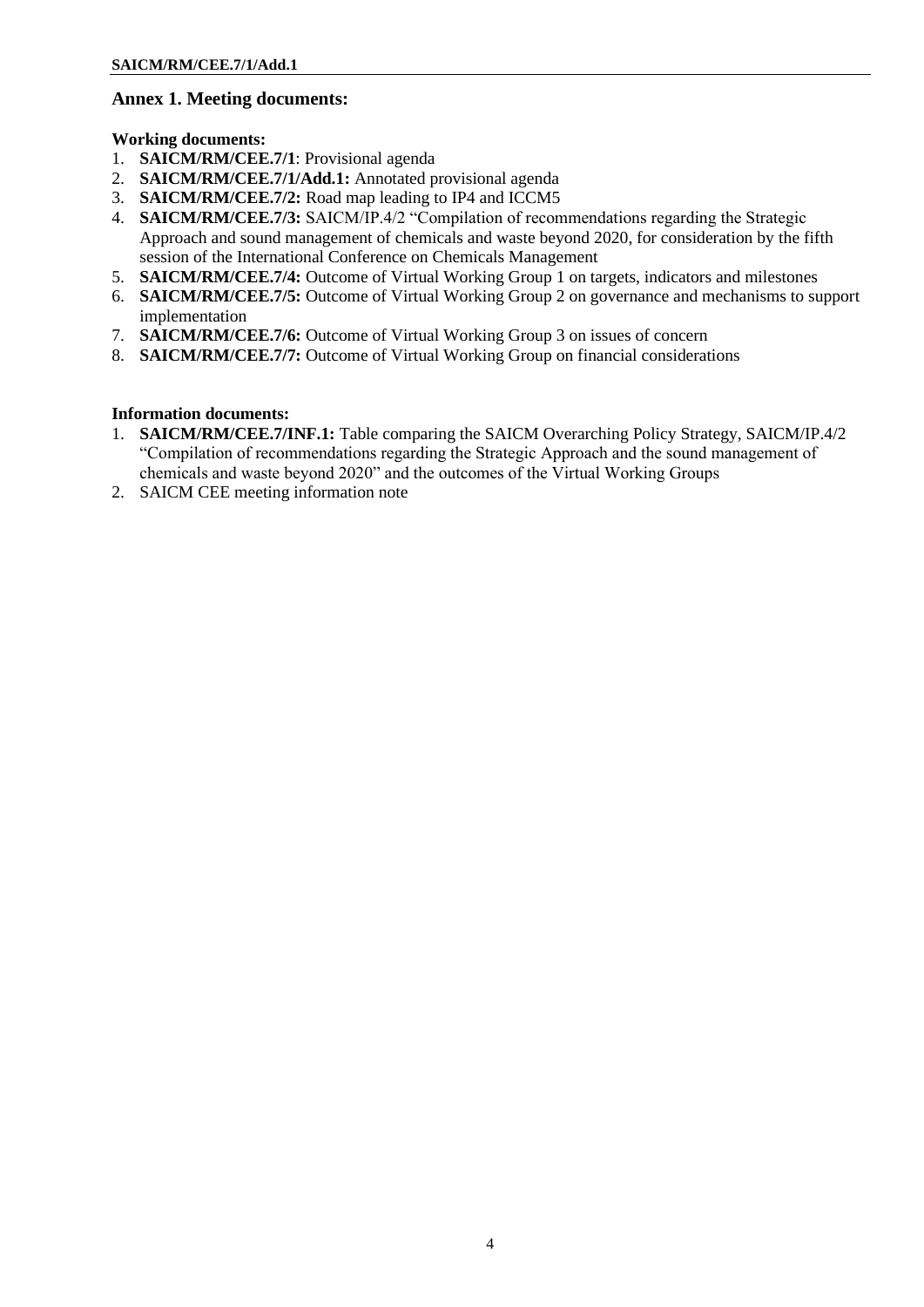# **Annex 2. Detailed programme**

# **Day 1: Thursday, 12 May 2022**

| <b>Time</b>     | Agenda item $(s)$                                                                                                                                                                                                                                                                                                                   |
|-----------------|-------------------------------------------------------------------------------------------------------------------------------------------------------------------------------------------------------------------------------------------------------------------------------------------------------------------------------------|
| $8:00 - 9:00$   | Registration of participants                                                                                                                                                                                                                                                                                                        |
| $9:00 - 9:30$   | <b>Agenda item 1:</b> Opening of the meeting                                                                                                                                                                                                                                                                                        |
| $9:30 - 10:00$  | <b>Agenda item 2: Organisational matters</b><br>Agenda item $2(a)$ Adoption of the agenda<br>Agenda item 2(b) Objectives and expected outcomes of the SAICM<br>CEE regional meeting                                                                                                                                                 |
| $10:00 - 10:45$ | Agenda item 3 Update from the BRS conventions and Minamata<br>Conventions secretariats and IOMC members                                                                                                                                                                                                                             |
| $10:45 - 11:00$ | Coffee break                                                                                                                                                                                                                                                                                                                        |
|                 | Agenda item 4: Substantive preparation for the fourth meeting of the<br>Inter-sessional process considering the Strategic approach and the<br>management of chemicals and waste beyond 2022                                                                                                                                         |
| $11:00 - 11:30$ | Agenda item 4(a) SAICM roadmap towards IP4 and ICCM5, including<br>the overview of the intersessional process<br>Presentation from the IP Co-Chair(s) followed by discussion                                                                                                                                                        |
| $11:30 - 13:00$ | Agenda item $4(b)$ Compilation of recommendations regarding the<br>Strategic approach and the sound management of the Chemicals and<br>waste beyond 2020: text not considered during the VWG on vision, scope,<br>principles and approaches and strategic objectives<br>Presentation from the IP Co-Chair(s) followed by discussion |
| $13:00 - 14:00$ | <b>Lunch break</b>                                                                                                                                                                                                                                                                                                                  |
| $14:00 - 15:30$ | Agenda item 4(c) Compilation of recommendations regarding the<br>strategic approach on the sound management of chemicals and waste<br>beyond 2020 and the outcomes of the VWGs held between October 2020<br>and February 2021:<br><i>i.</i> Virtual Working Group 1: targets, indicators and milestones                             |
|                 | Presentation from the co-facilitator(s) of the Virtual Working Group 1,<br>followed by Q&A                                                                                                                                                                                                                                          |
| $15:30 - 16:00$ | Coffee break                                                                                                                                                                                                                                                                                                                        |
| $16:00 - 17:30$ | Agenda item $4(c)$ Compilation of recommendations regarding the<br>strategic approach on the sound management of chemicals and waste<br>beyond 2020 and the outcomes of the VWGs held between October 2020<br>and February 2021:<br>ii. Virtual Working Group 2: governance and mechanisms to<br>support implementation             |